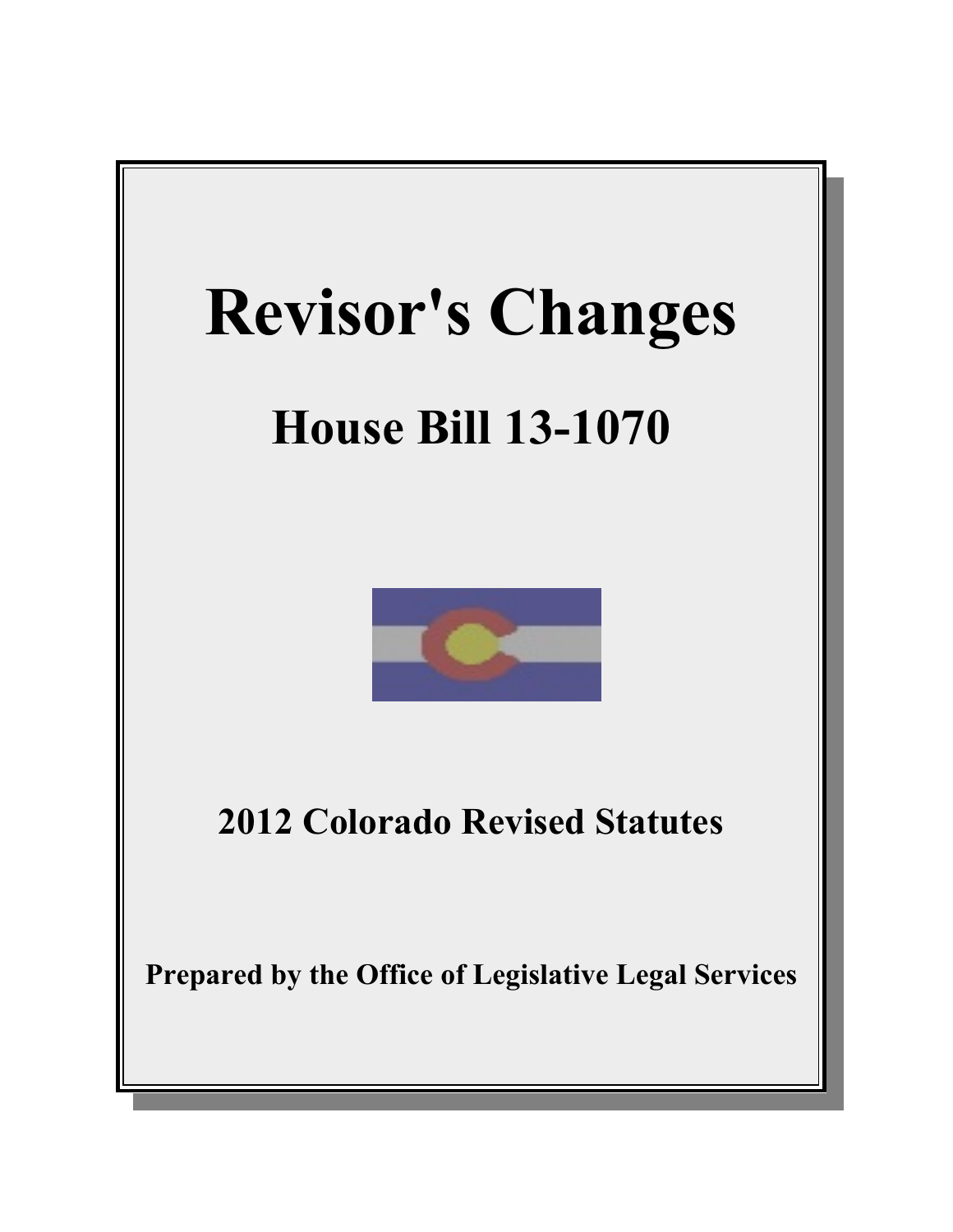# REVISOR'S NOTE

NOTE: In the preparation of the 2012 Colorado Revised Statutes, the Office of Legislative Legal Services has compiled, edited, and arranged the statutes to include changes made at the 2012 Regular Session and in accordance with article 5 of title 2, Colorado Revised Statutes.

Itemized below are the changes made in the 2012 Colorado Revised Statutes under the authority of the Revisor in accordance with section 2-5-103 to "improve the style and clarity of the laws, yet preserve the intent, effect, and meaning of each statutory provision".

- a. **Punctuation.** A uniform system of punctuation was used in the preparation of C.R.S., and the punctuation has been changed accordingly.
- b. **Capitalization.** A uniform system of capitalization was used, and changes were made accordingly.
- c. **Present tense.** Language in the statutes has been changed to the present tense.
- d. **Short title and definition sections.** Language and format in short title and introductory portions of definition sections were standardized.
- e. **Effective date.** References to "the effective date of said section (article/part)" were changed to the actual date when the section (article/part) became effective.
- f. **Provisos.** The term "provided that" was changed to "except that" or "if" to conform to statutory format.
- g. **Grammatical changes.** In some instances, language was rewritten to correct grammar without changing substantive meaning.
- h. **Form Numbering changes.** Changes were made in C.R.S. numbering or in numbering or wording of internal references to conform to C.R.S. numbering system and statutory format.
- i. **"C.R.S. 1973" and "C.R.S." changes.** References to "C.R.S. 1973" or to "C.R.S." were corrected to conform to H.B. No. 1291, 1983 Session. "C.R.S." was added to an internal reference to a provision outside of the title in which the reference appears or deleted from a reference to a provision within a title to conform with standard form.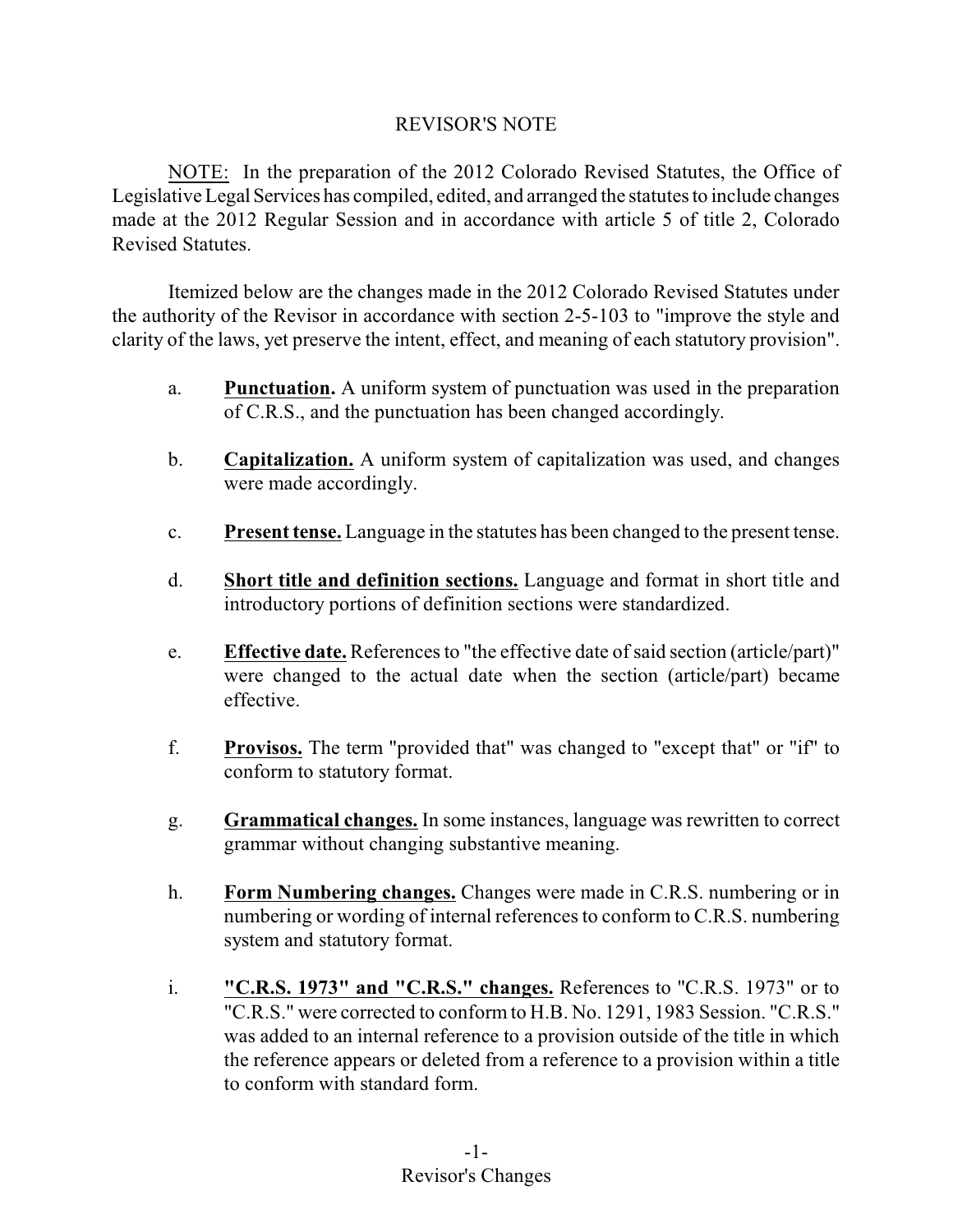- j. **Spelling.** Misspelled words were corrected.
- k. **Move "and" or "or" at the end of a paragraph, subparagraph, sub-subparagraph.** Moved an "and" or "or" to the next to last paragraph, subparagraph, or sub-subparagraph when a paragraph, subparagraph, or sub-subparagraph is added or repealed to conform to statutory format.
- l. **Division of parks and outdoor recreation / division of wildlife.** Changed "division of parks and outdoor recreation" and "division of wildlife" to the "division of parks and wildlife" and made conforming changes as necessary to conform to the requirement of section 33-9-108 (5) (b), as amended by Senate Bill 11-208, which authorizes the revisor of statutes to make such changes.
- m. **Division/director of registrations.** Changed "division of registrations" to "division of professions and occupations" and changed "director of registrations" or "director of the division of registrations" to "director of the division of professions and occupations" to conform to the requirement of section 24-34-102 (16) (a), as added by House Bill 12-1055, which directs the revisor of statutes to make such changes.
- n. **Division of registrations cash fund.** Changed "division of registrations cash fund" to "division of professions and occupations cash fund" to conform to the requirement of section 24-34-105 (3) (a), as added by House Bill 12-1055, which directs the revisor of statutes to make such changes.
- o. **Division of fire safety.** Changed "division of fire safety" to "division of fire prevention and control" to conform to the requirement of section 24-33.5-1201 (1) (c) (II) (B), as added by House Bill 12-1283, which directs the revisor of statutes to make such changes.

- 1-40-106 (3)(b), House Bill 12-1089 harmonized with House Bill 12-1313.
- 1-40-115 (2)(a), House Bill 12-1089 harmonized with House Bill 12-1292.

# **TITLE 4**

4-9-102 (69), added (B) on revision to reflect the future repeal of subsection (69) created by sections 1 and 18 of House Bill 12-1262.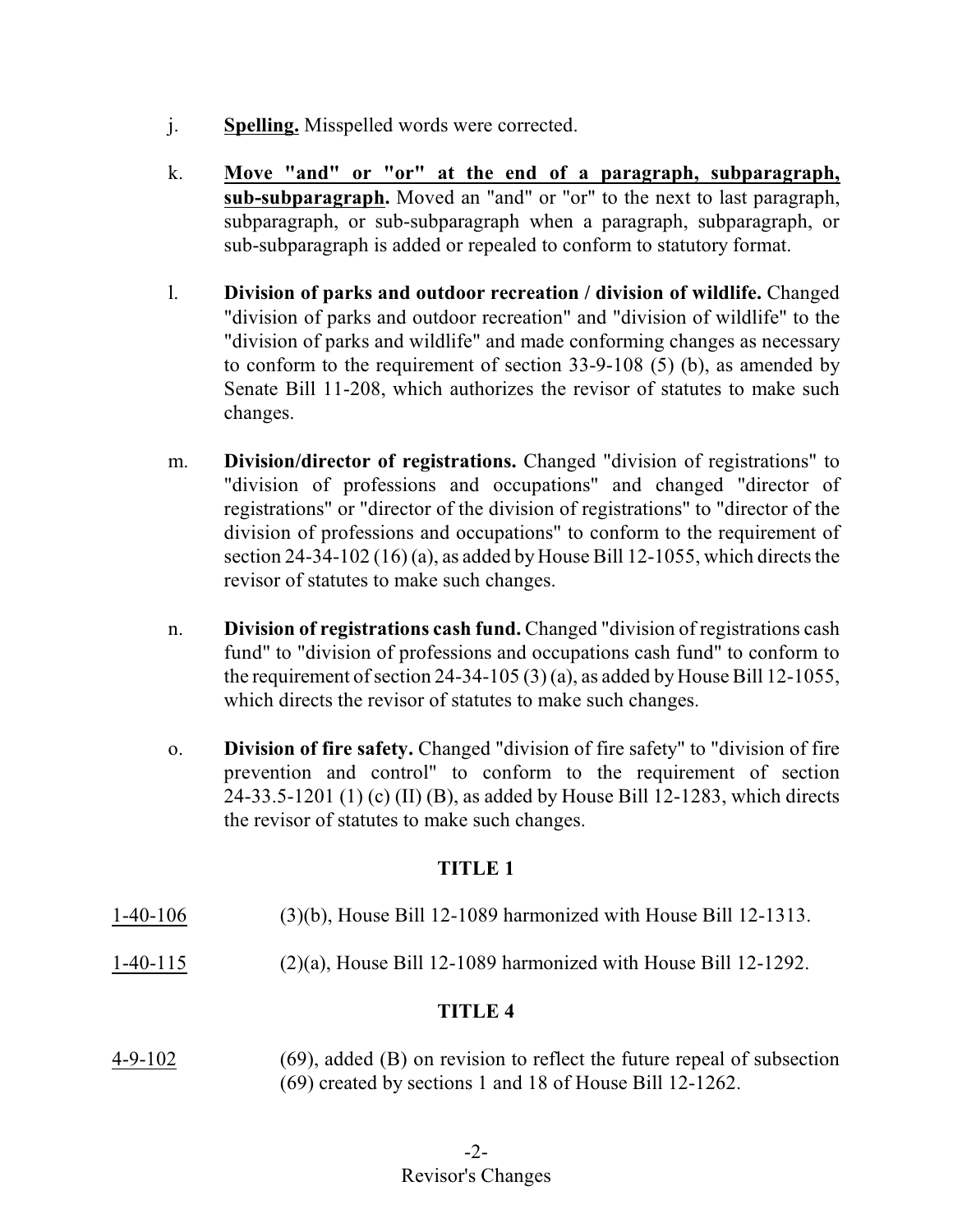| $5 - 1 - 202$   | $IP(1)$ , changed "The code" back to "This code" to be consistent with<br>the language used throughout the Uniform Consumer Credit Code.                                                                                                                                                              |  |
|-----------------|-------------------------------------------------------------------------------------------------------------------------------------------------------------------------------------------------------------------------------------------------------------------------------------------------------|--|
| <b>TITLE 8</b>  |                                                                                                                                                                                                                                                                                                       |  |
| $8 - 3.5 - 104$ | (4), changed "advisory committee" to "advisory council" to accurately<br>reflect the name of the entity created in subsection (4).                                                                                                                                                                    |  |
| <b>TITLE 10</b> |                                                                                                                                                                                                                                                                                                       |  |
| $10-3-903$      | (2)(1), changed "article 7 of title 12, C.R.S." to "article 23 of this title"<br>to conform to the relocation and renumbering of article 7 of title 12 to<br>article 23 of title 10 in House Bill 12-1266.                                                                                            |  |
| $10 - 5 - 108$  | $(1)(a)$ , Senate Bill 12-110 harmonized with House Bill 12-1215.                                                                                                                                                                                                                                     |  |
| $10 - 23 - 102$ | $(3)(a)$ , deleted "the fee for" in the phrase "the fee for the commissioner<br>shall proportionally adjust the renewal fee for the registration" because<br>the language was inadvertently included in the House Judiciary<br>Committee Report to House Bill 12-1266.                                |  |
| $10-23-110$     | Enacted as the second section 10-23-109 in House Bill 12-1266 but<br>was renumbered on revision because the bill created two sections with<br>the same statutory number.                                                                                                                              |  |
| <b>TITLE 12</b> |                                                                                                                                                                                                                                                                                                       |  |
| 12-36.5-104     | $(10)(a)$ , IP(10)(b), and (10)(b)(I), House Bill 12-1297 harmonized with<br>House Bill 12-1300, effective September 1, 2013.<br>$(10)(b)(I)(B)$ , added sub-subparagraph $(B)$ on revision to reflect the<br>future repeal of subparagraph (I) created by sections 2 and 6 of House<br>Bill 12-1297. |  |
| 12-42.5-133     | Amended as section 12-22-133 in Senate Bill 12-161 but was<br>harmonized with House Bill 12-1311 and relocated to section<br>12-42.5-133.                                                                                                                                                             |  |
| 12-42.5-405     | (3), changed "2011-2012" to "2011-12", "2012-2013" to "2012-13",<br>"2013-2014" to "2013-14", and "2014-2015" to "2014-15" to conform<br>to the preferred method of referring to state fiscal years.                                                                                                  |  |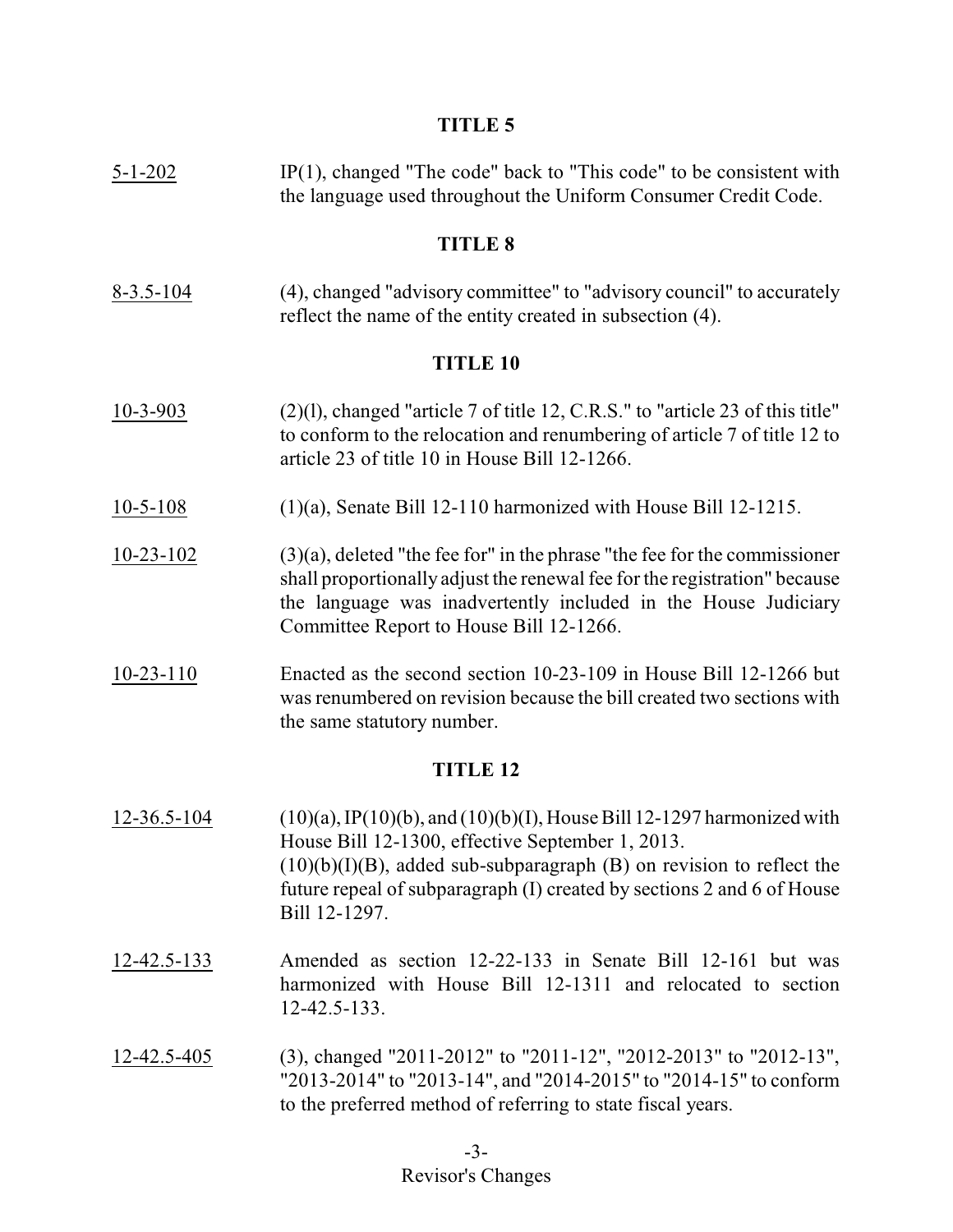| $12 - 43.7 - 0$   | Entire article, enacted as article 43.5 in House Bill 12-1303 but was<br>renumbered on revision for ease of location.                                                                                                                                                                                                                                                                                                                                                                                                                                                        |
|-------------------|------------------------------------------------------------------------------------------------------------------------------------------------------------------------------------------------------------------------------------------------------------------------------------------------------------------------------------------------------------------------------------------------------------------------------------------------------------------------------------------------------------------------------------------------------------------------------|
| 12-43.7-104       | (2), changed "12-43.5-106" to "12-43.7-106" due to the renumbering<br>of the article on revision.                                                                                                                                                                                                                                                                                                                                                                                                                                                                            |
| $12 - 43.7 - 105$ | (2), changed "12-43.5-108" to "12-43.7-108" due to the renumbering<br>of the article on revision.                                                                                                                                                                                                                                                                                                                                                                                                                                                                            |
| $12 - 43.7 - 106$ | (3) and (4)(d), changed "12-43.5-110" to "12-43.7-110" due to the<br>renumbering of the article on revision.                                                                                                                                                                                                                                                                                                                                                                                                                                                                 |
| 12-43.7-107       | $(1)(b)(III)$ , changed "12-43.5-106" to "12-43.7-106" due to the<br>renumbering of the article on revision.                                                                                                                                                                                                                                                                                                                                                                                                                                                                 |
| $12 - 43.7 - 108$ | $(1)(d)$ , changed "12-43.5-106" to "12-43.7-106" due to the<br>renumbering of the article on revision.                                                                                                                                                                                                                                                                                                                                                                                                                                                                      |
| $12 - 43.7 - 110$ | (1) and IP(2), changed "12-43.5-111" to "12-43.7-111" due to the<br>renumbering of the article on revision.<br>$(2)(d)(I)$ and $(2)(d)(III)$ , changed "12-43.5-115" to "12-43.7-115" due<br>to the renumbering of the article on revision.<br>$(2)(g)$ , changed "12-43.5-112" to "12-43.7-112" due to the<br>renumbering of the article on revision.<br>$(2)(m)$ , changed "12-43.5-114" to "12-43.7-114" due to the<br>renumbering of the article on revision.<br>$(2)(n)$ , changed "12-43.5-106" to "12-43.7-106" due to the<br>renumbering of the article on revision. |
| $12-43.7-111$     | $(1)(a)$ , changed "12-43.5-110" to "12-43.7-110" due to the<br>renumbering of the article on revision.                                                                                                                                                                                                                                                                                                                                                                                                                                                                      |
| 12-43.7-115       | $(2)(d)$ , changed "12-43.5-110" to "12-43.7-110" and "12-43.5-111" to<br>"12-43.7-111" due to the renumbering of the article on revision.<br>(3), changed "12-43.5-110" to "12-43.7-110" due to the renumbering<br>of the article on revision.                                                                                                                                                                                                                                                                                                                              |
| 12-43.7-116       | (4), changed "12-43.5-111" to "12-43.7-111" due to the renumbering<br>of the article on revision.                                                                                                                                                                                                                                                                                                                                                                                                                                                                            |
| 12-55-112         | $(2.3)$ , enacted as $(2)(d)$ in House Bill 12-1274 but was renumbered on<br>revision for ease of location.                                                                                                                                                                                                                                                                                                                                                                                                                                                                  |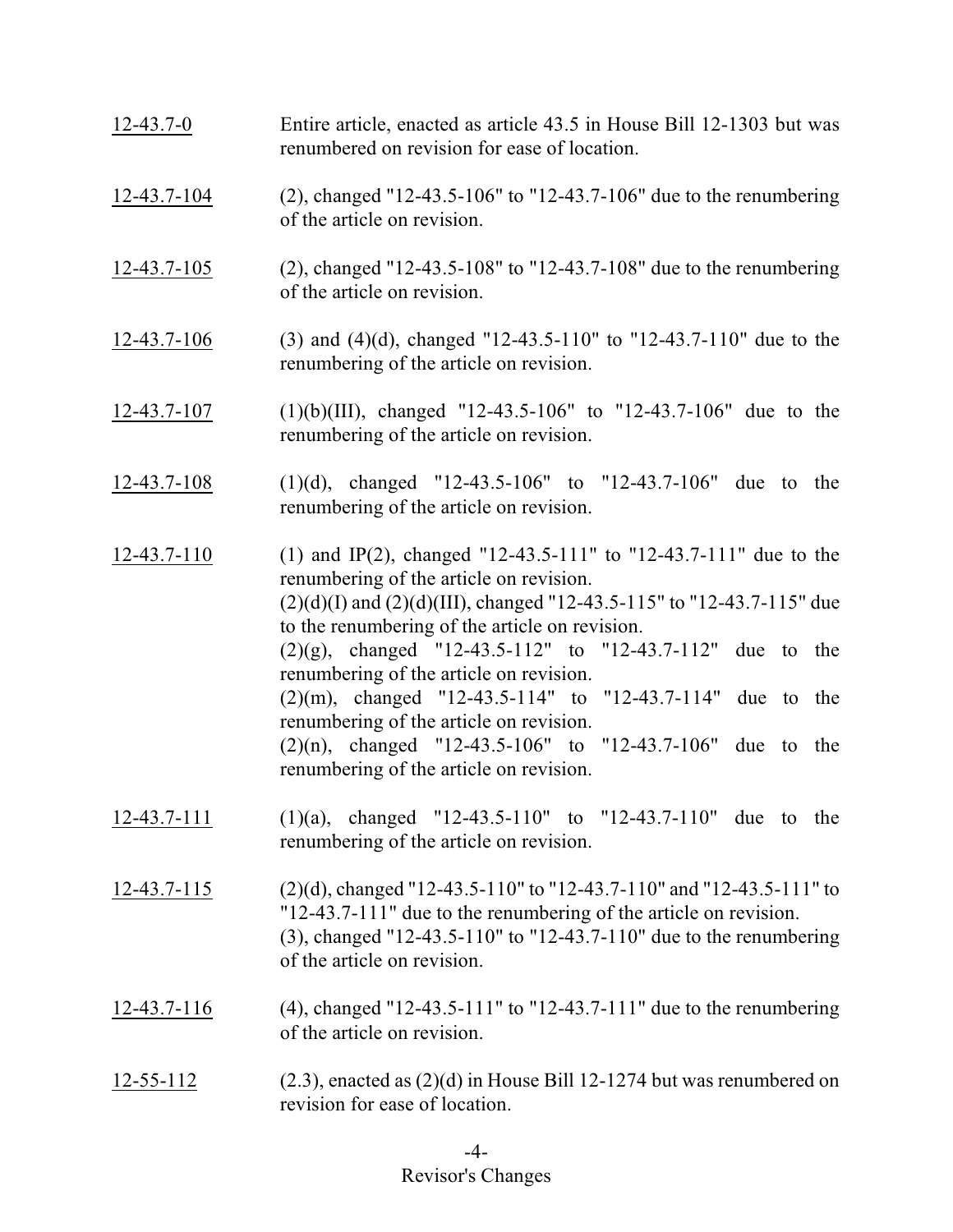- 12-61-710 (7) and (9), added a paragraph (b) to each subsection on revision to reflect the future repeal of subsections (7) and (9) created by sections 9 and 19 of House Bill 12-1110.
- 12-64-124 (1)(c), changed "veterinarian peer assistance program" to "veterinarian peer health assistance program" to conform to the name of the program used throughout the section. (3), changed "peer assistance programs" to "peer health assistance programs" and "peer assistance program" to "peer health assistance program" to conform to the name of the program used throughout the section.

13-25-129.5 (2)(b)(V), changed "Internet exploitation of a child" to "Internet sexual exploitation of a child" to correctly cite the crime as identified in section 18-3-405.4.

### **TITLE 15**

- 15-12-610 (3), added "or her" after "his" to be consistent with other amendments to subsection (3) that made the language in the subsection gender-neutral.
- 15-18.6-101 (3), House Bill 12-1059 harmonized with House Bill 12-1283.
- 15-18.7-102 (8), House Bill 12-1059 harmonized with House Bill 12-1283.

# **TITLE 16**

16-11-102 (1)(b), House Bill 12-1310 harmonized with House Bill 12-1346.

- 18-1.3-102 (1), Senate Bill 12-175 harmonized with House Bill 12-1310.
- 18-4-412 (2)(a), House Bill 12-1059 harmonized with House Bill 12-1311.
- 18-18-403.5 (1), Senate Bill 12-020 harmonized with House Bill 12-1311.
- 18-19-103 (5)(a), changed "created herein" to "hereby created" to conform to standard statutory drafting practices.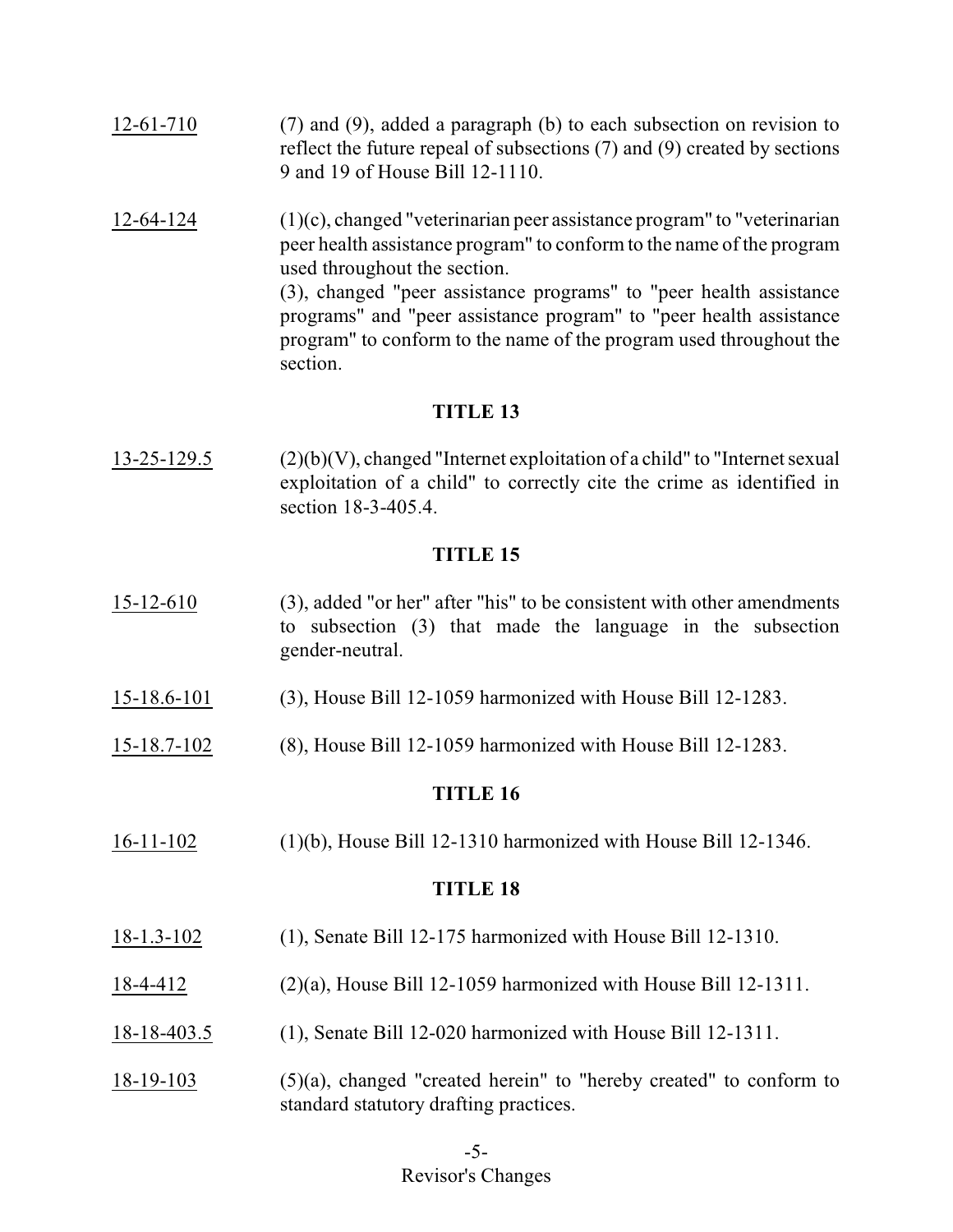| $22 - 30.5 - 112.1$ | $(1)(k)(II)$ , House Bill 12-1090 harmonized with House Bill 12-1240.                                                                                                                                             |  |
|---------------------|-------------------------------------------------------------------------------------------------------------------------------------------------------------------------------------------------------------------|--|
| 22-30.5-505         | $(3)(f)$ , House Bill 12-1043 harmonized with House Bill 12-1345.                                                                                                                                                 |  |
| $22 - 30.5 - 513$   | $(1)(i)(II)$ , House Bill 12-1090 harmonized with House Bill 12-1240.                                                                                                                                             |  |
| $22 - 30.5 - 514$   | (2), changed "the account" to "the accounts" for consistency within the<br>subsection.                                                                                                                            |  |
| $22 - 30.7 - 102$   | $(13)$ , House Bill 12-1212 harmonized with House Bill 12-1240.                                                                                                                                                   |  |
| $22 - 30.7 - 105$   | $(1)(a)$ , House Bill 12-1212 harmonized with House Bill 12-1240.                                                                                                                                                 |  |
| 22-30.7-107         | (2), House Bill 12-1090 harmonized with House Bill 12-1240.                                                                                                                                                       |  |
| $22 - 32 - 109$     | $(1)(nn)$ , House Bill 12-1043 harmonized with House bill 12-1345.                                                                                                                                                |  |
| $22 - 33 - 102$     | $(10.5)$ , enacted as subsection $(5.5)$ in House Bill 12-1090 but was<br>harmonized with House Bill 12-1345 and relocated to subsection<br>$(10.5)$ .                                                            |  |
| $22 - 33 - 106$     | $(1)(d)(I)$ , House Bill 12-1311 harmonized with House Bill 12-1345.                                                                                                                                              |  |
| $22 - 35 - 109.5$   | $(1)(a)$ , changed "state system of community colleges" to "state system"<br>of community and technical colleges" to correctly cite the name of the<br>system as established in part 2 of article 60 of title 23. |  |
| 22-54-103           | $(8.5)(a)(II)$ , House Bill 12-1090 harmonized with House Bill 12-1240.                                                                                                                                           |  |
| 22-54-126           | $(1)(b)$ , House Bill 12-1090 harmonized with House Bill 12-1240.                                                                                                                                                 |  |
| <b>TITLE 23</b>     |                                                                                                                                                                                                                   |  |
| $23 - 1 - 113.3$    | $(2)(a)$ and IP(3), House Bill 12-1080 harmonized with House Bill<br>$12 - 1155.$<br>$(5.5)$ , House Bill 12-1080 superseded by House Bill 12-1155.                                                               |  |
| $23 - 1 - 113.5$    | $(2)(c)$ and $(2)(d)$ , House Bill 12-1080 harmonized with House Bill<br>12-1331.                                                                                                                                 |  |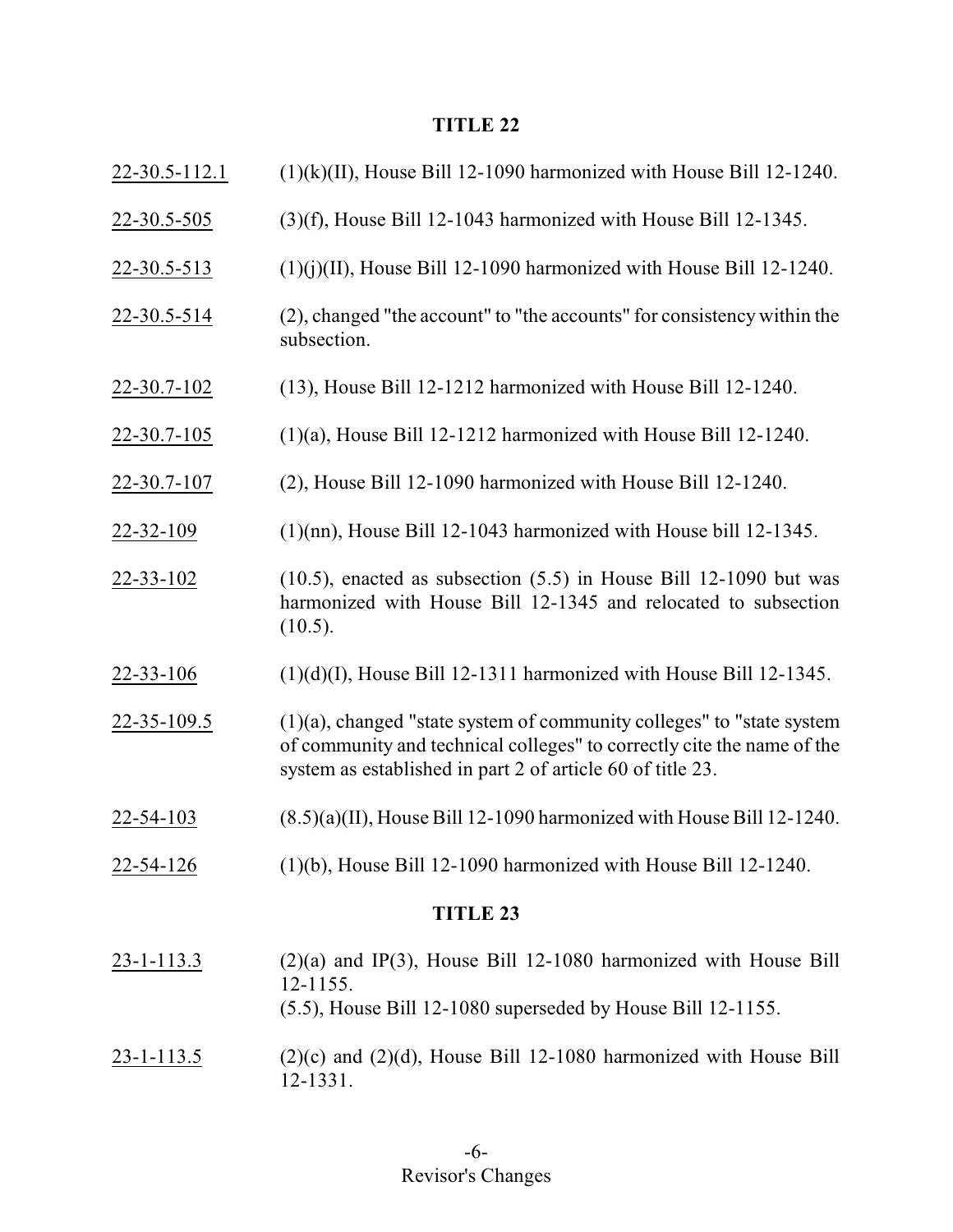- 23-1-127 (1) and (3), House Bill 12-1080 harmonized with House Bill 12-1331.
- 23-5-101.7 (1), Senate Bill 12-148 harmonized with House Bill 12-1080 and House Bill 12-1331.
- 23-5-111.4 (3)(a), Senate Bill 12-148 harmonized with House Bill 12-1080 and House Bill 12-1331.
- 23-5-117 Senate Bill 12-148 harmonized with House Bill 12-1080, House Bill 12-1081, and House Bill 12-1331.
- 23-5-127 (4)(b), Senate Bill 12-148 harmonized with House Bill 12-1080 and House Bill 12-1331.
- 23-56-101 Changed "college" to "university" to properly reflect the institution established as Western state Colorado university.

- 24-32-703 (8), Senate Bill 12-158 harmonized with House Bill 12-1283.
- 24-33.5-704 (5), changed "this part 21" to "this part 7" to correct a reference to a part that was relocated by House Bill 12-1283.
- 24-33.5-706 (2)(b)(I), changed "section 23-31-309, C.R.S." to "section 24-33.5-1226" to correct a reference to the section that creates the wildlife emergency response fund that was relocated by House Bill 12-1283.
- 24-33.5-801 Changed "section 24-33.5-802 (4)" to "section 24-33.5-802 (6)" to correct a reference to the subsection that defines the term "injury" that was relocated by House Bill 12-1283.
- 24-33.5-822 Amended as section 24-33-2222 in Senate Bill 12-072 but harmonized with House Bill 12-1283 and relocated to section 24-33.5-822.
- 24-33.5-1219 Changed "board" to "division" to reflect a missed conforming amendment in which House Bill 12-1283 changed references from the board of governors of the Colorado state university system to the division of fire prevention and control.
- 24-34-104 (48.5), House Bill 12-1266 harmonized with House Bill 12-1303.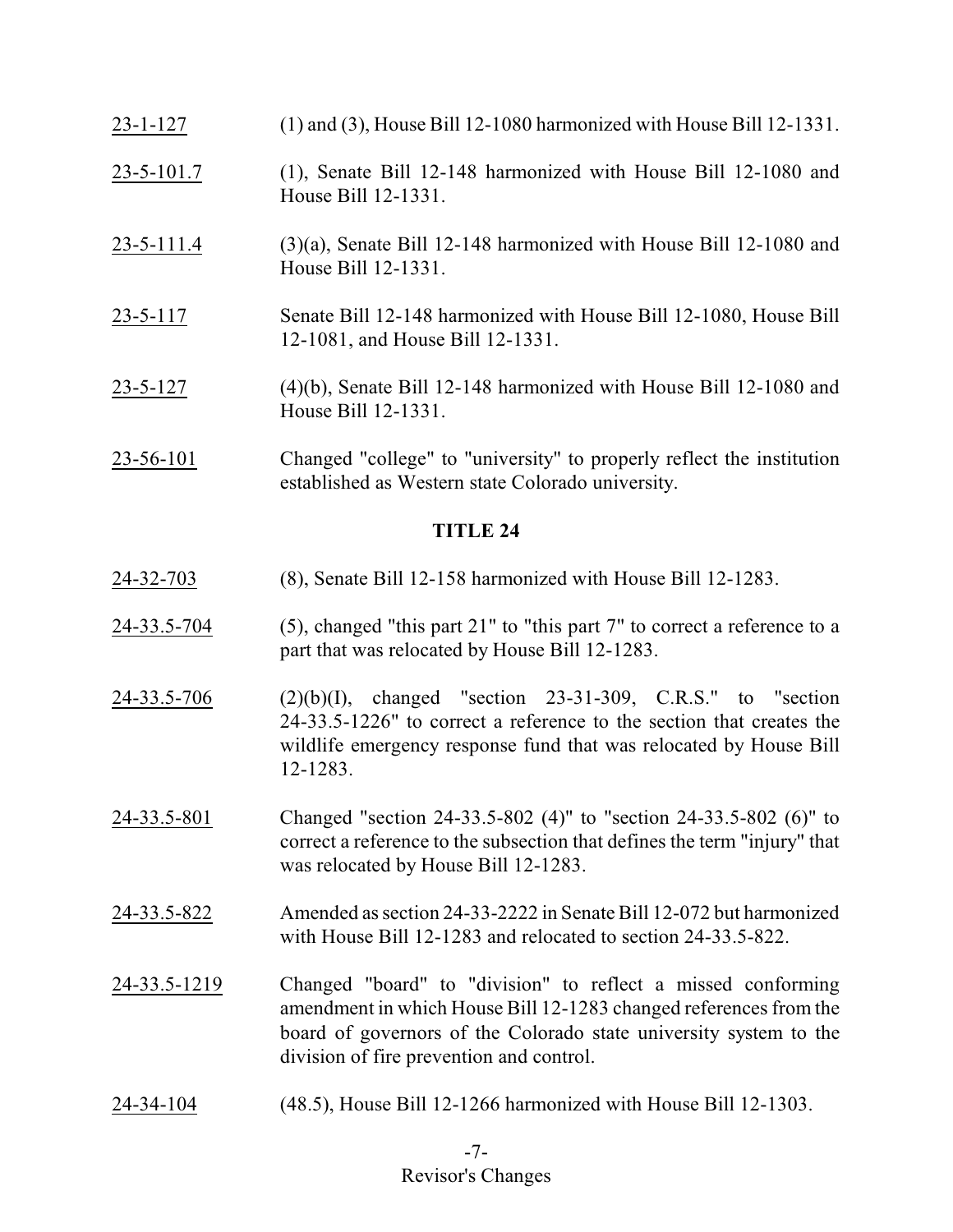- 24-38.5-107 Removed the subsection "(1)" designation to conform to statutory format.
- $24-48.5-101$  (7)(a), removed the introductory phrase "and shall include, at a minimum:" and replaced it with a period to end the paragraph because subparagraphs (I) to (III), as contained in Senate Bill 12-166, did not take effect.
- 24-50-109.5 (2), House Bill 12-1081 harmonized with House Bill 12-1321.
- $24-90-604$  (1)(a)(II), deleted duplicate language "by a minor" that appeared before "for bona fide research" to accurately reflect the language adopted in House Bill 04-1004 that was mistakenly printed in the Colorado Revised Statutes since 2004.

- 25-3-102 (1), House Bill 12-1268 harmonized with House Bill 12-1294, effective July 1, 2013.
- 25-4-301 Added the subsection "(1)" designation after the headnote to correct an error in which subsections (2) and (3) were added to the section by House Bill 12-1058 without numbering the existing language as subsection  $(1)$ .

# **TITLE 26**

26-6-107 (1)(a)(I)(C), changed "sub-subparagraph (B), (C.5), or (C.7)" in the first sentence to "sub-subparagraph  $(B)$  or  $(C.7)$ " to correctly harmonize amendments made by House Bill 11-1102 and House Bill 11-1145.

- 38-2-105 Senate Bill 12-148 harmonized with House Bill 12-1080 and House Bill 12-1331.
- 38-38-111 (3)(c), lettered as paragraph (d)in Senate Bill 12-030 but was relettered on revision for ease of location.